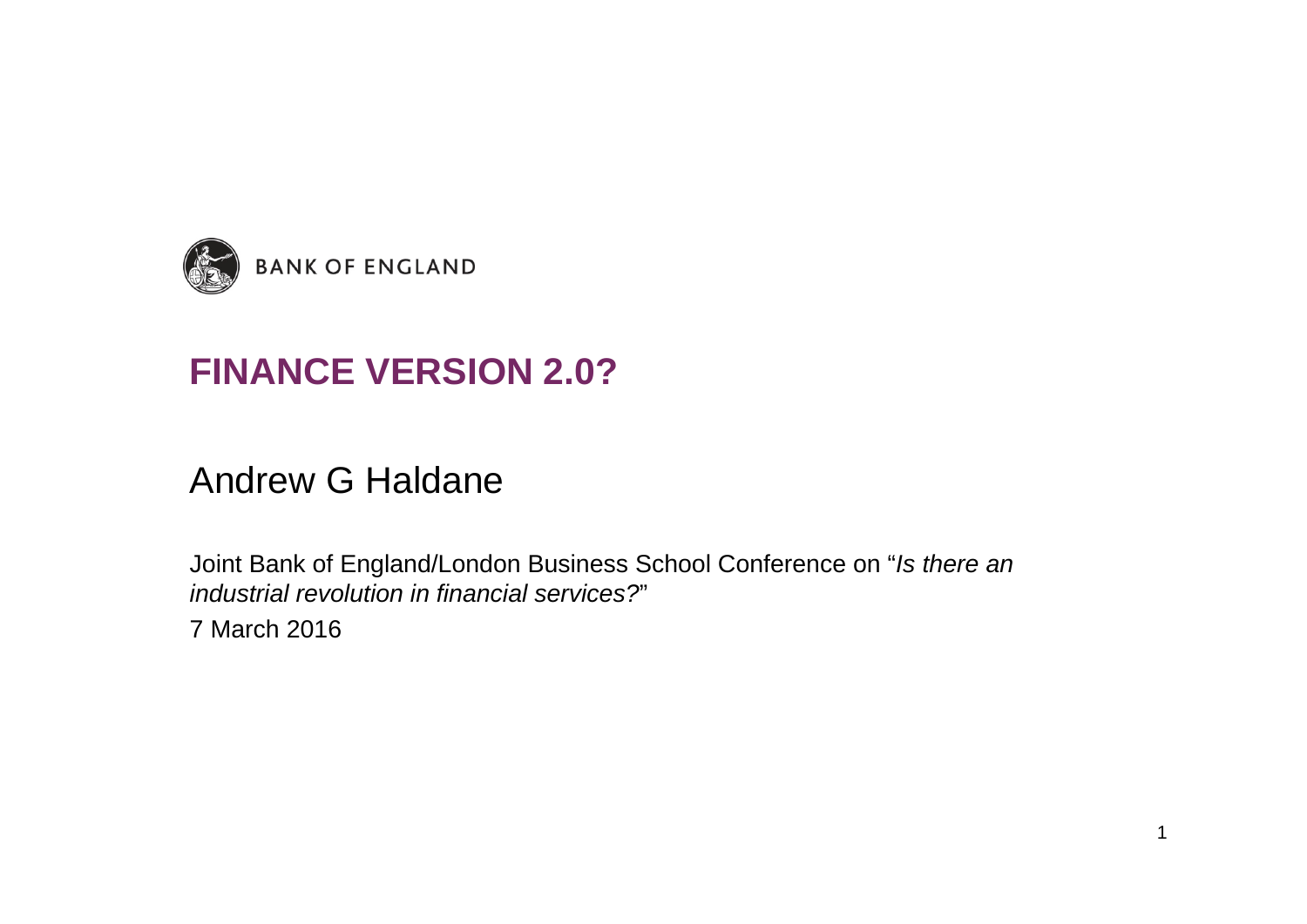#### **The "FinTech" Phenomenon**



Source: Google Analytics. Notes: Chart shows an index of the number of google searches for the term "FinTech".

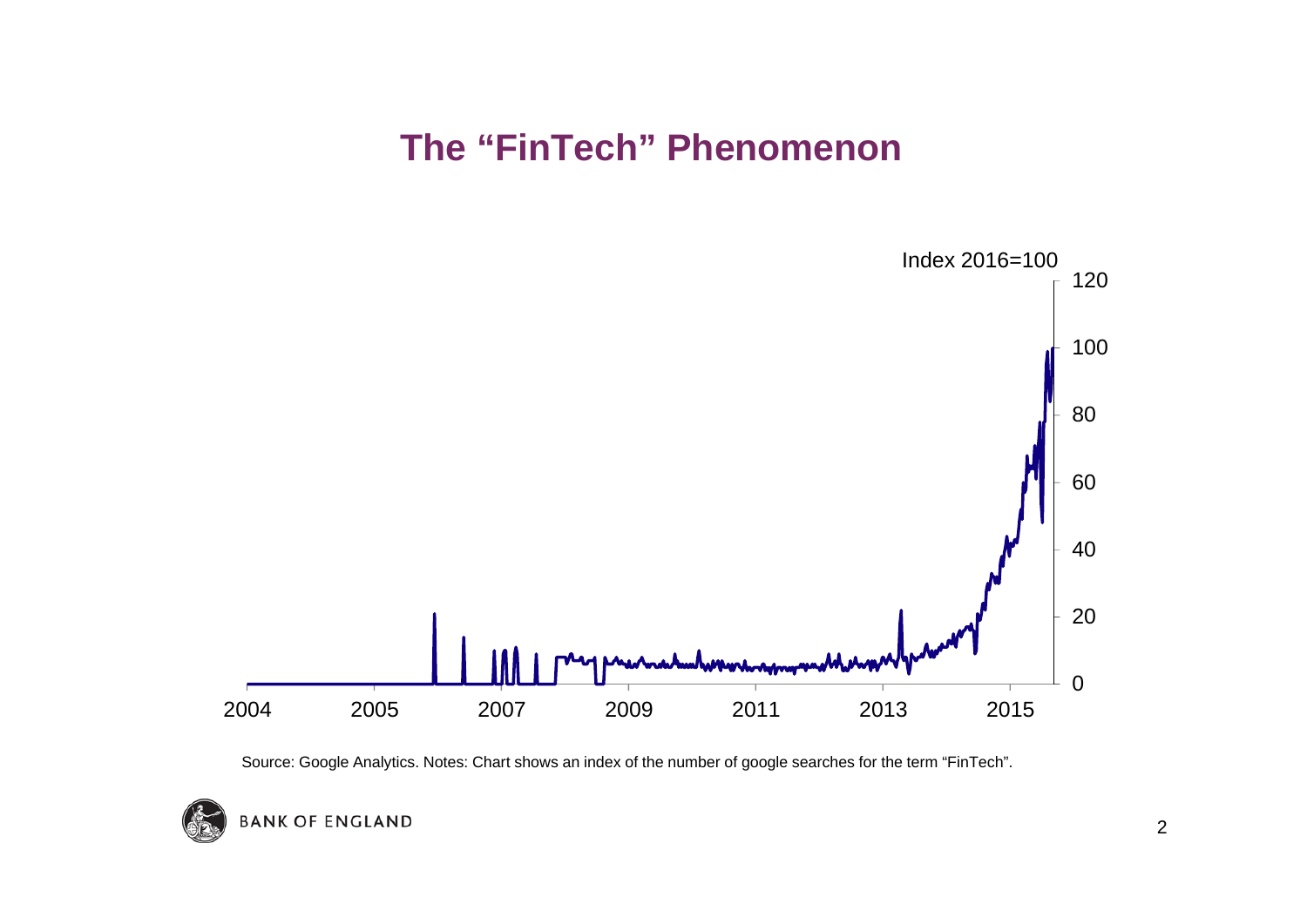## **Selected Recent FinTech Reports**

- • World Economic Forum:
	- *"The Future of Financial Services: How disruptive innovations are reshaping the way financial services are structured, provisioned and consumed"*
	- *"The Future of FinTech A Paradigm Shift in Small Business Finance"*
- • Government Office for Science:
	- *"FinTech Futures: The UK as a World Leader in Financial Technologies"*
- • European Central Bank
	- "*Virtual Currency Schemes – a further analysis"*
- • ECUREX with Deutsche Bundesbank
	- *"Digital Currencies: Principles, Trends, Opportunities, and Risks"*
- • Committee on Payments and Market Infrastructure:
	- –*"Digital Currencies"*
- •McKinsey:
	- *Annual Global Banking Reviews 2014 and 2015*
- • Accenture:
	- *"The Future of Fintech and Banking: Digitally disrupted or reimagined?"*
- • Ernst and Young (commissioned by UK Trade & Investment)
	- *"Landscaping UK Fintech"*
- • BNY Mellon
	- *"Innovation in Payments: The Future is Fintech"*

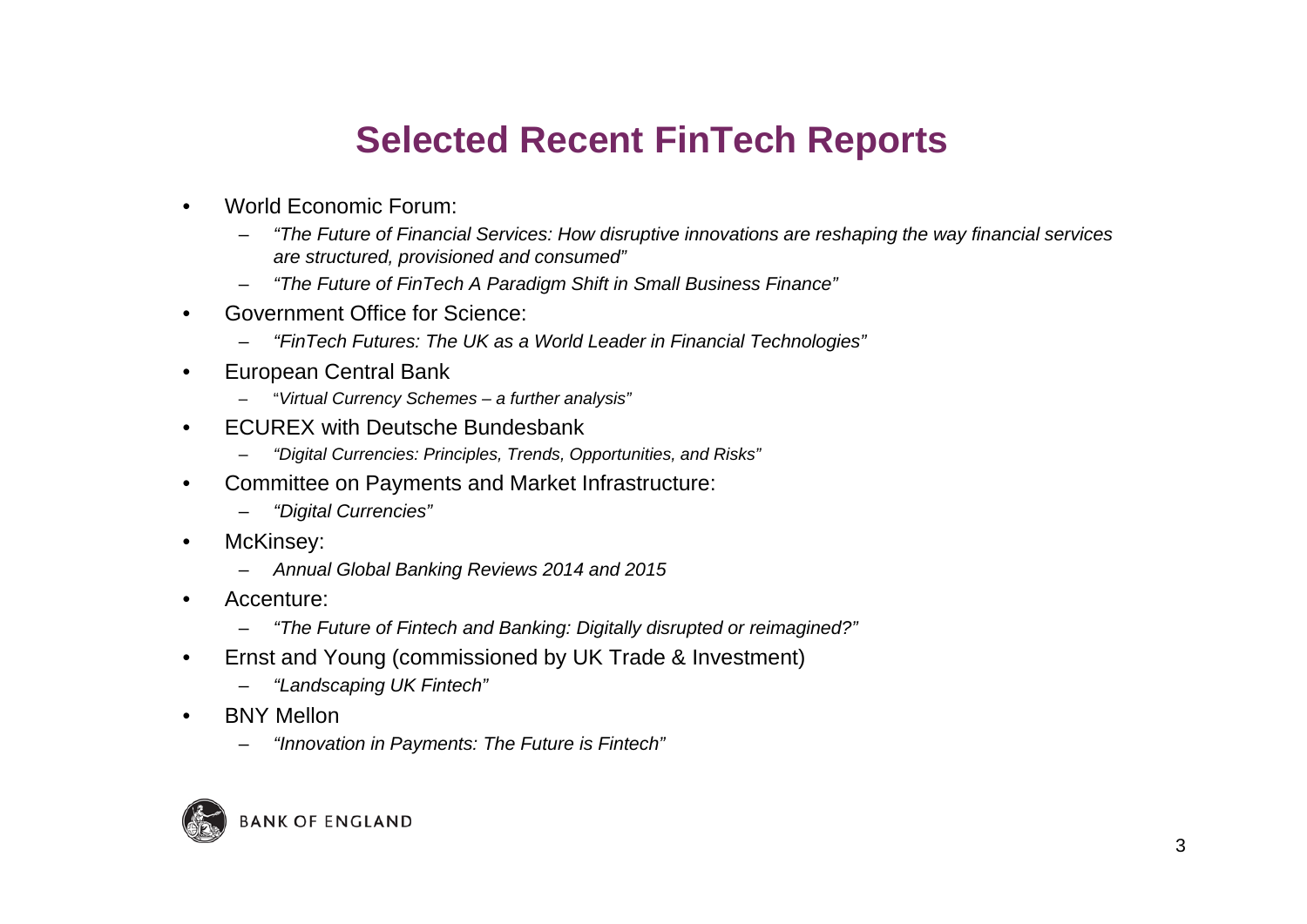# **The "FinTech" Problem**

"The most important financial innovation that I have seen the past 20 years is the automatic teller machine."

▶ Paul Volcker, December 2009

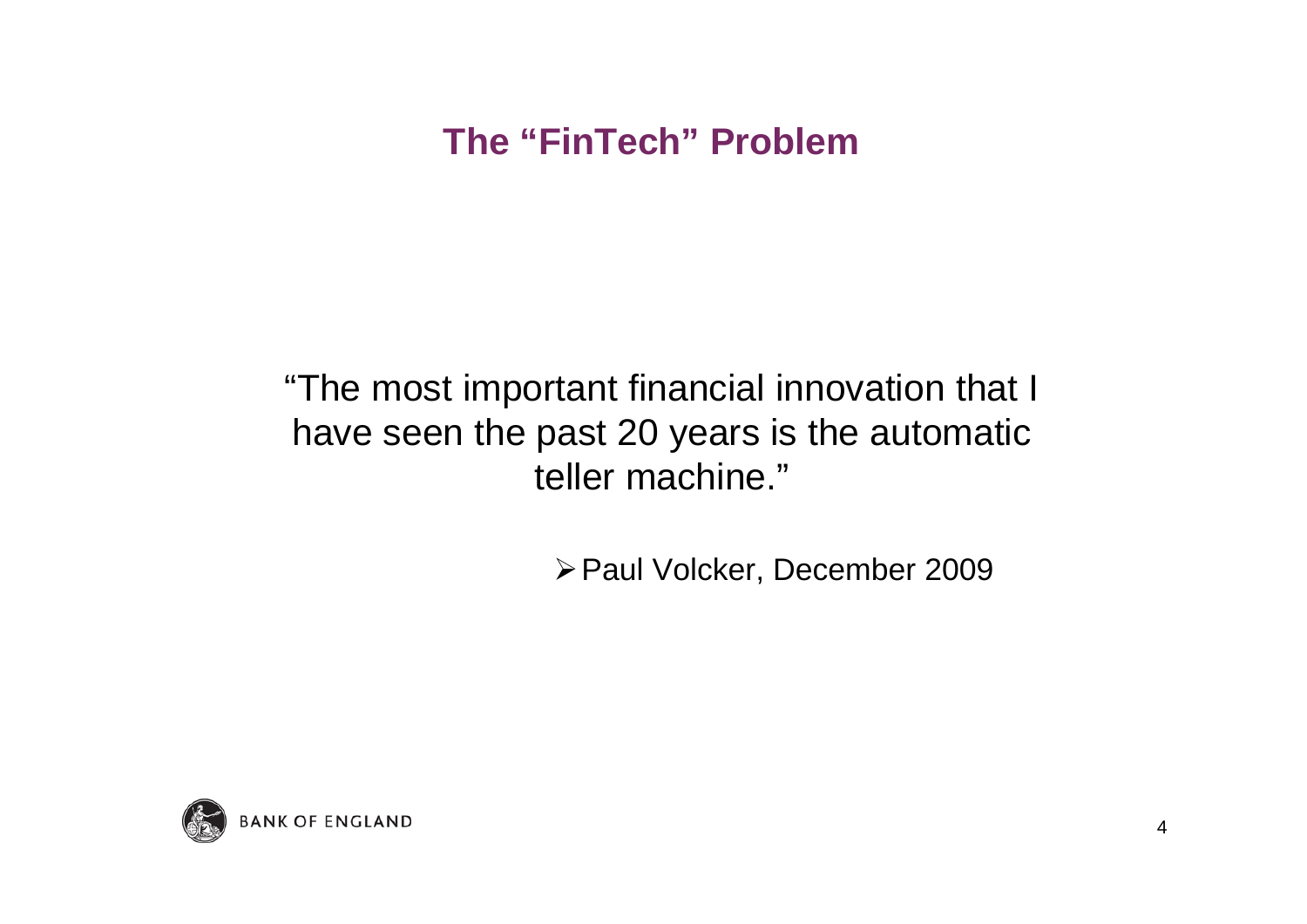# **New Financial Technologies**

- • Finance is a market in information – information technology should matter!
- $\bullet$  Distributed/peer-to-peer model
	- world wide web, second-hand goods, publishing, music, taxis, accommodation etc
	- massive productivity improvements in cutting out the middle person
	- reduced trading times, cutting costs, widening access
- • Big data in this distributed network
	- pricing/marketing using granular data

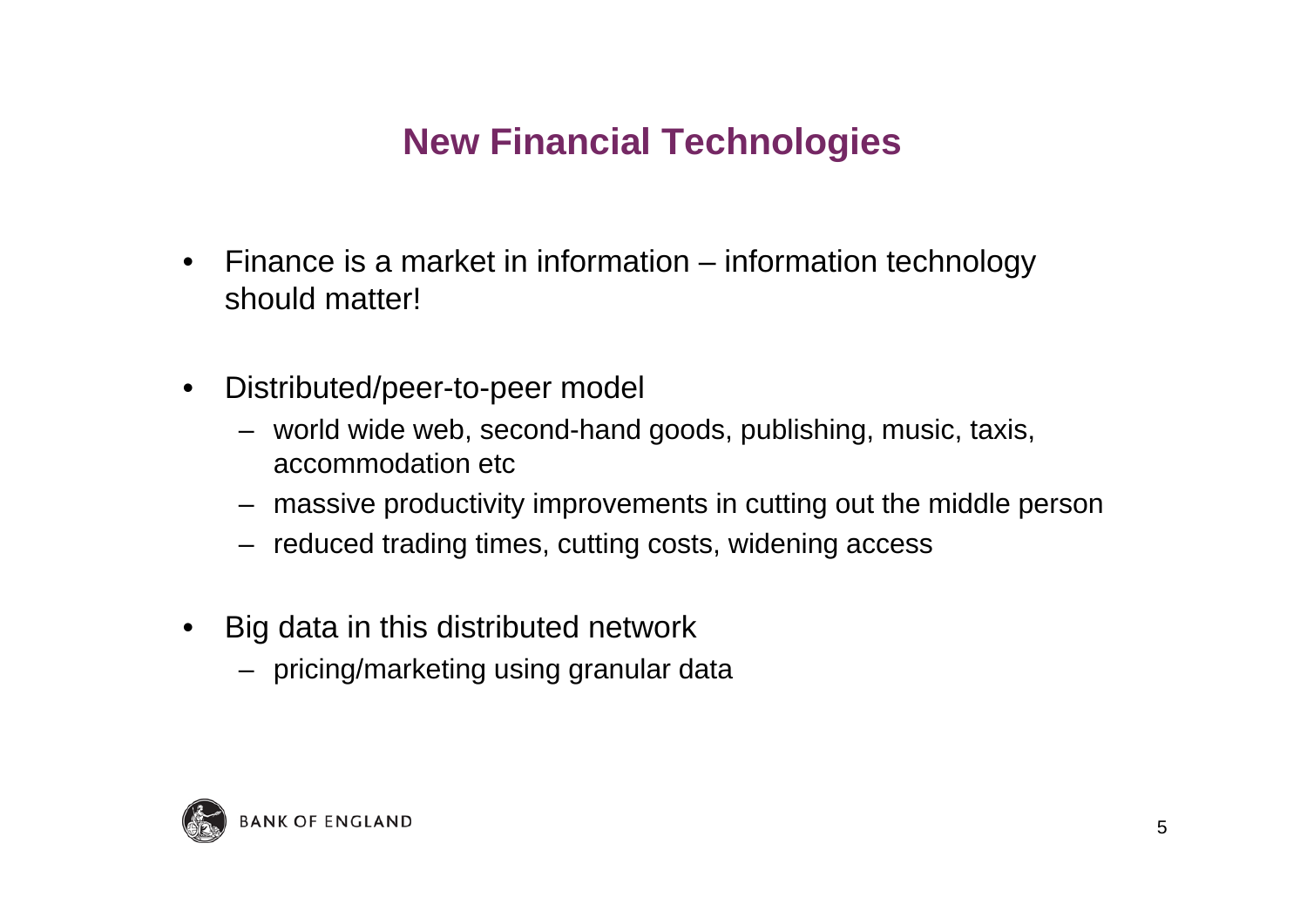#### **Cost of Bank IT Systems**



Source: Deutsche Bank (2012), "*IT in Banks: What does it cost?*"; Boston Consulting Group; Forrester Research inc.

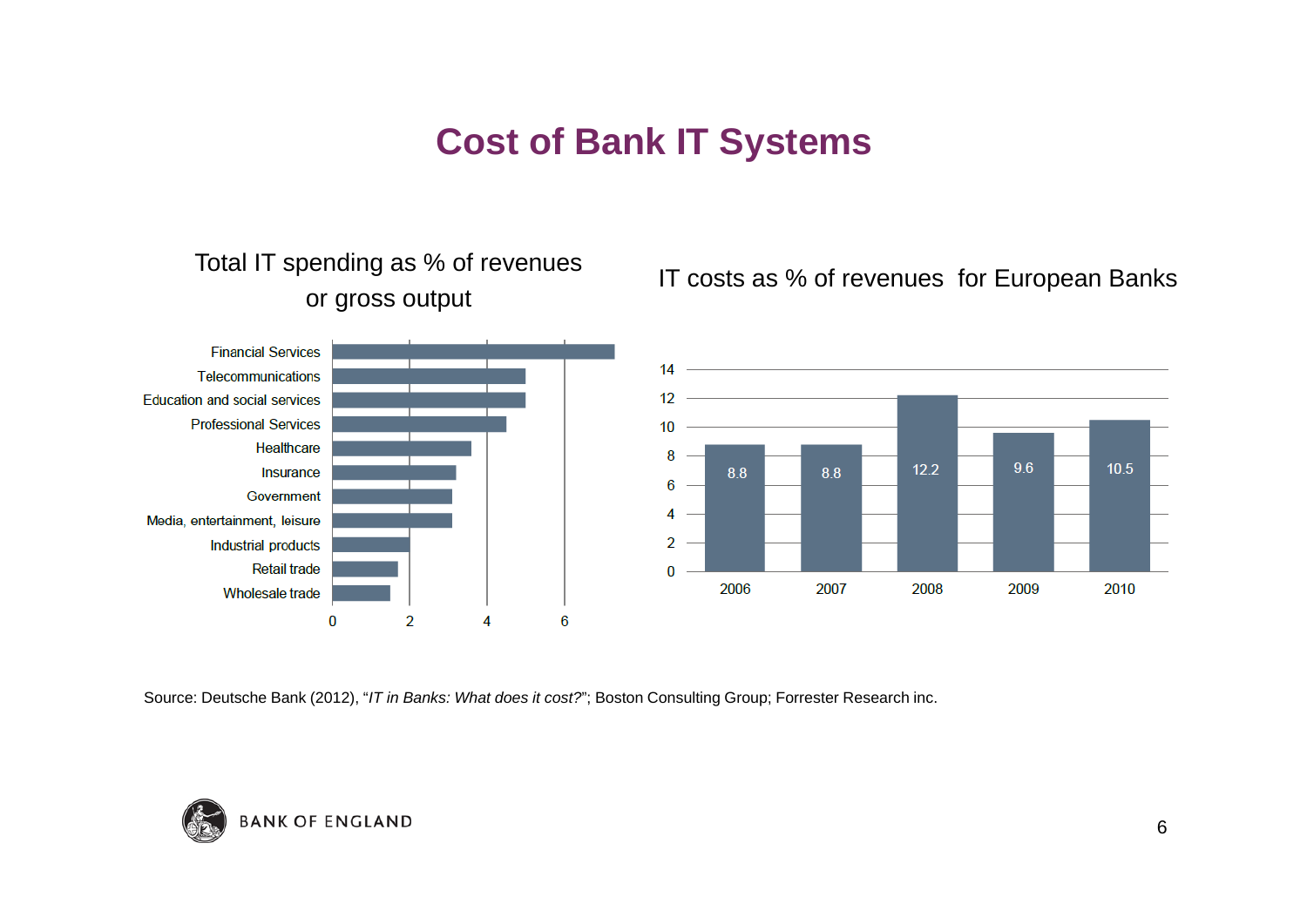# **The "Sharing Economy" - AirBnB**

- Averages 425,000 guests per night, totaling more than 155 million guest stays annually — nearly 22% more than Hilton Worldwide.
- Valuation exceeds well-established global hotel chains like Hyatt.
- 76% of Airbnb properties are actually outside the main hotel districts, suggesting complementarity of their offering.
- - Although also likely to have an impact on hotel industry. Recent study suggested an 8-10% impact on other hotels' revenues in Texas.

Sources: Byers and Zervas (2016), "*The Rise of the Sharing Economy: Estimating the Impact of Airbnb on the Hotel Industry*"; Finley (2013), "*Trust in the sharing economy*"; PWC (2015), "*The sharing economy*".

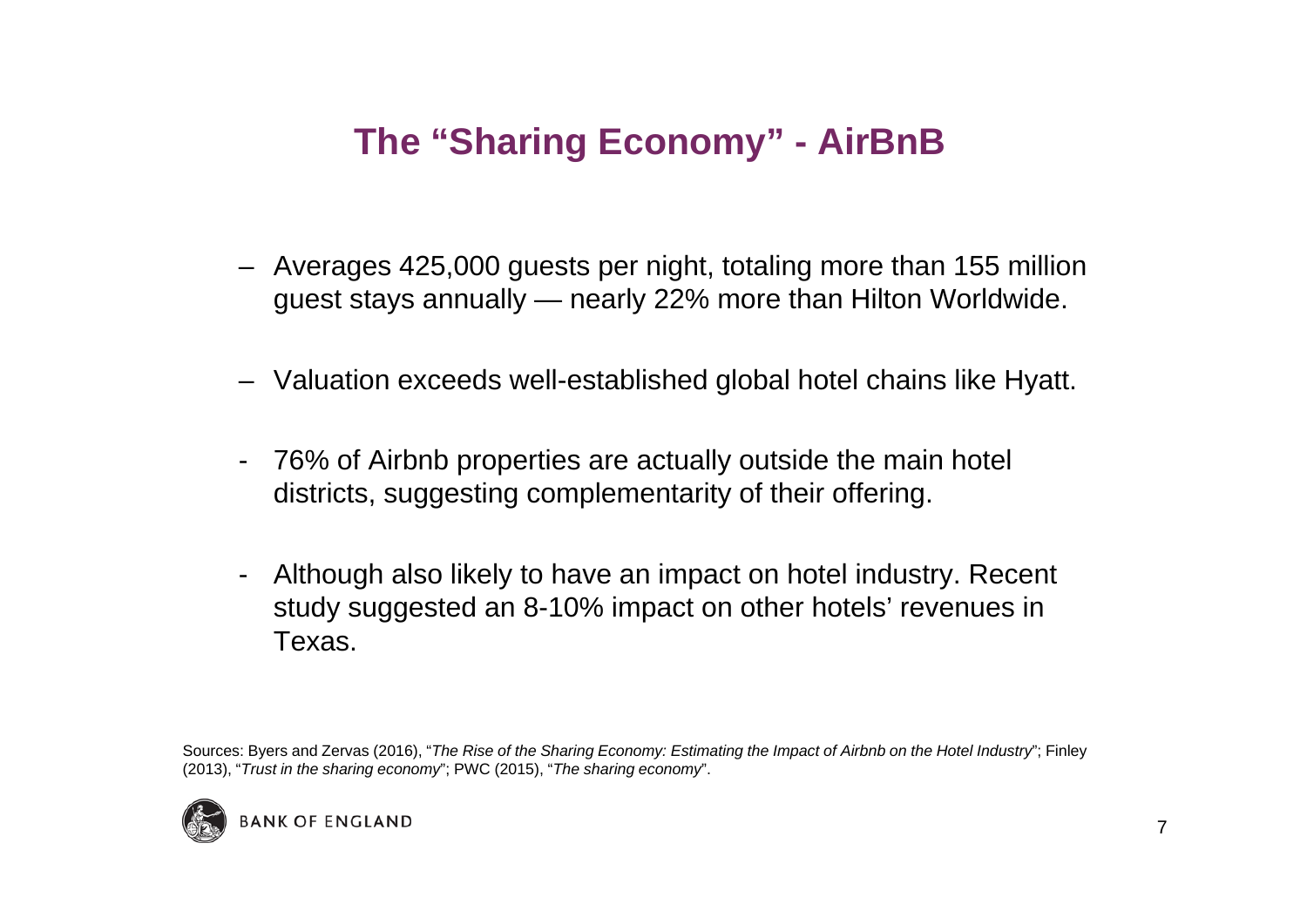# **The "Sharing Economy" - Uber**

- Over one million rides on a daily basis. Market valuation now higher than Ford and General Motors
- Cheaper than conventional taxi's in most US cities, even excluding tips
- Surge pricing algorithm to equilibrate supply and demand
- Several taxi firms copied their business model "Uberification"
- Key feature in both is the ability to harness consumer feedback and build trust in the system.

Sources: Hall et al (2016), "*The effects of Uber's surge pricing*"; Finley (2013), "*Trust in the sharing economy*"; PWC (2015), "*The sharing economy*", Forbes (2015), "*At \$68 Billion Valuation, Uber Will Be Bigger Than GM, Ford, And Honda"*.

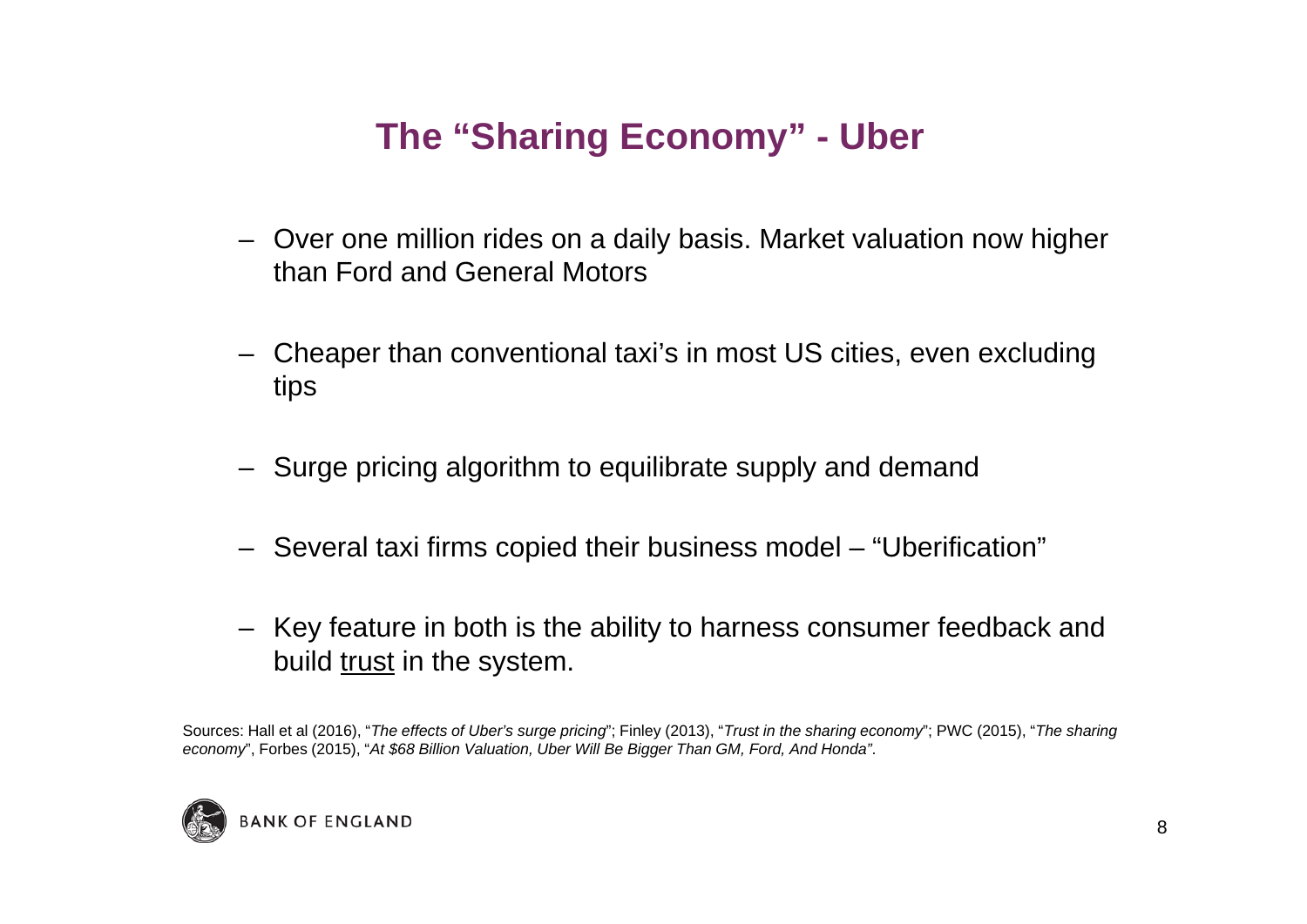## **Uber's Surge Pricing**

#### Surge Pricing in Action - March 21, 2015 Ariana Grande sold out show at Madison Square Garden



• RIDE REQUESTS • USERS OPENING THE APP • DRIVER SUPPLY



Source: Hall et al (2016), "*The effects of Uber's surge pricing*".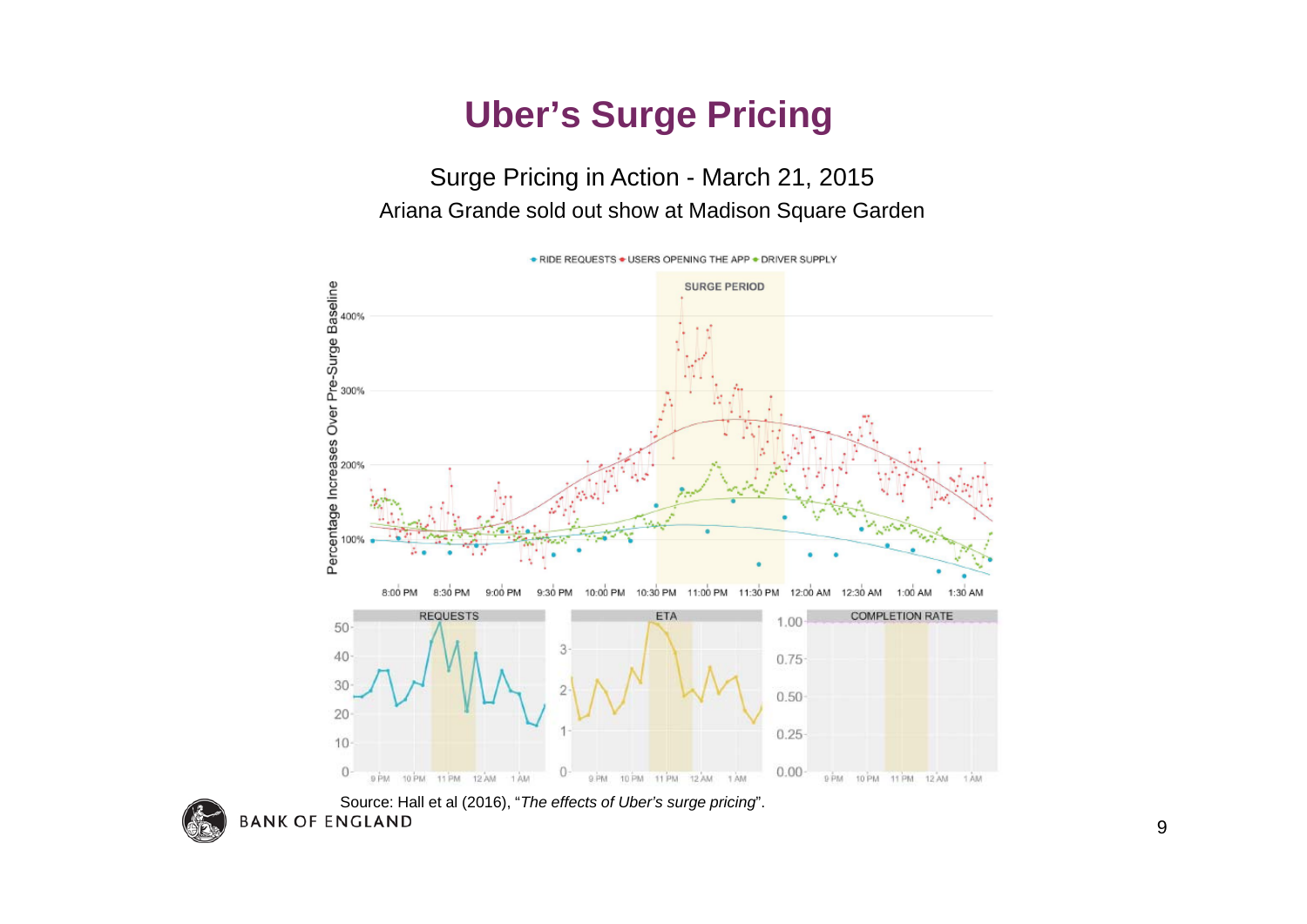## **Changing the Nature of Work**



Source: JP Morgan Chase Institute (2016), "*Paychecks, Paydays, and the Online Platform Economy*".

• Data from 1 million US Chase bank accounts show a large rise in income generated from online platforms, such as: Uber, AirBnB, Ebay.

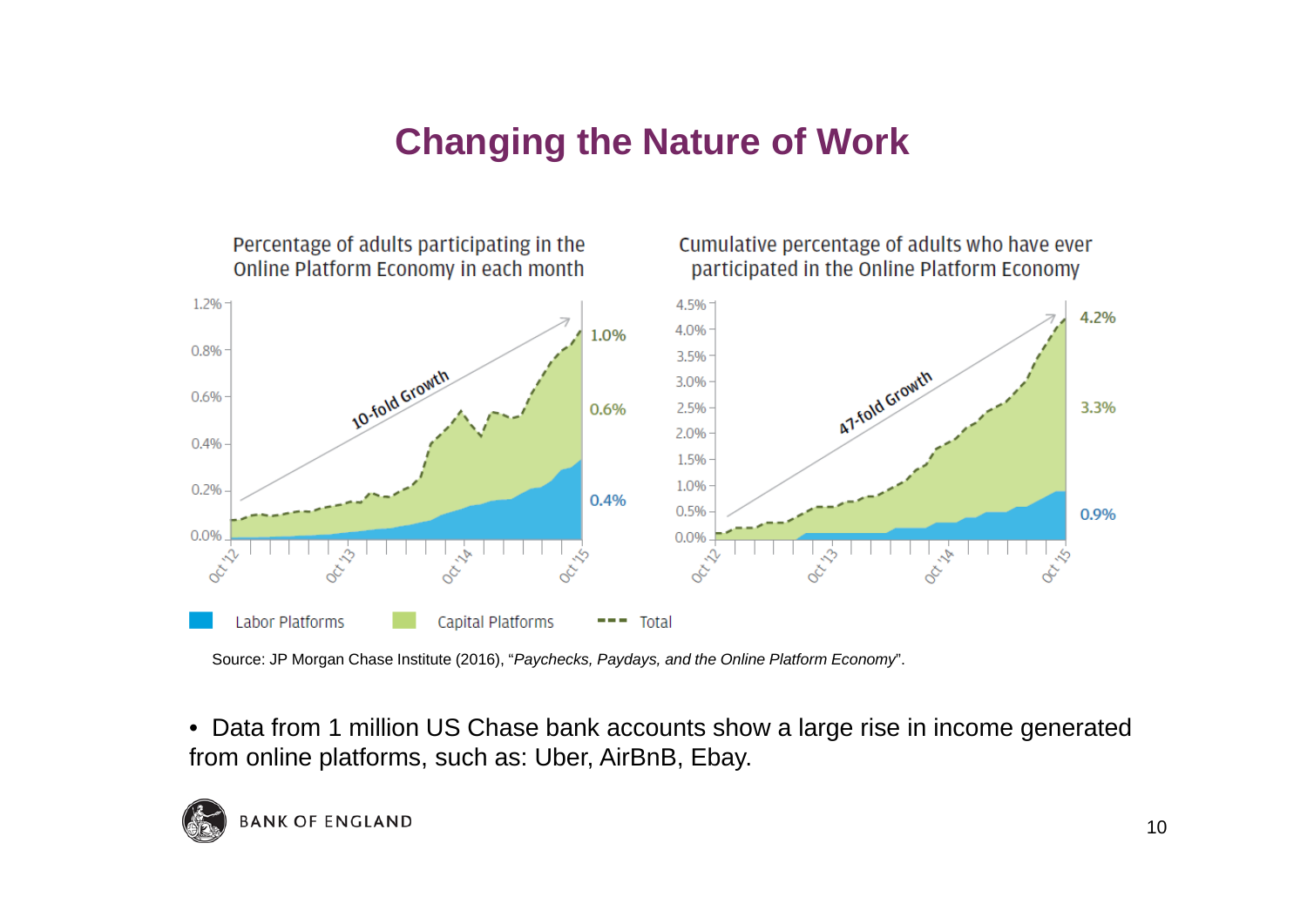#### **Why it Might Matter for Finance**

- •**Stability of financial system** 
	- New entrants = diverse ecosystem
- $\bullet$ **Efficiency of financial system** 
	- Lower margins + higher volumes = higher productivity
- • Democracy of financial system
	- Greater access + lower cost = social value

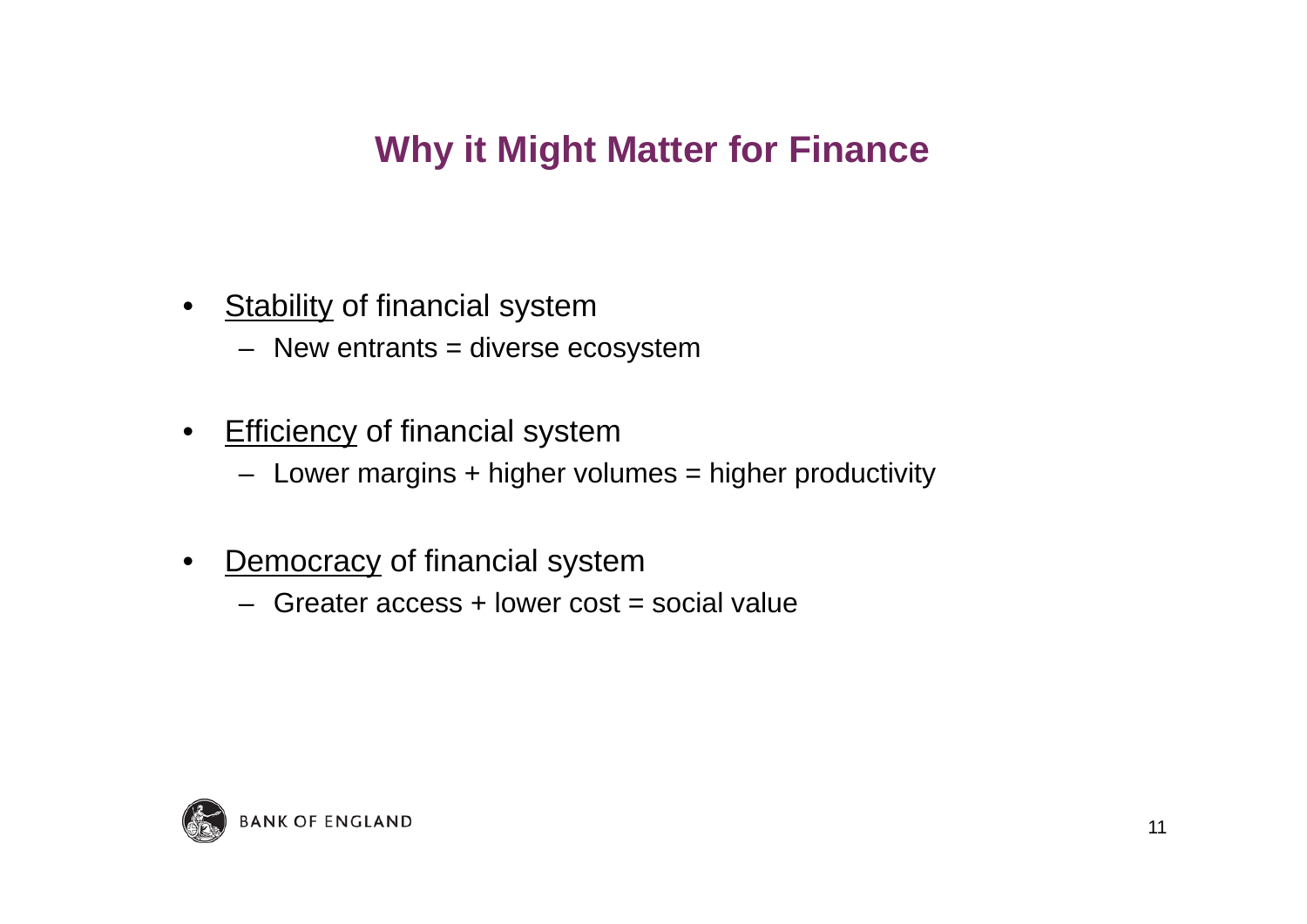# **Stability of Financial System**



Incidence of Banking Crises

Sources: Reinhart and Rogoff (2011), updated and extended version of dataset constructed by Lane and Milesi-Ferretti (2007) and Maddison (1995). For further details see Haldane (2014), "*Managing global finance as a system".*



**BANK OF ENGLAND** 

#### Global Banks – Scale and Complexity



Sources: SNL Financial, FDIC, bank annual reports, Bank calculations. Notes: For further details please see Haldane (2015), "*On microscopes and telescopes*".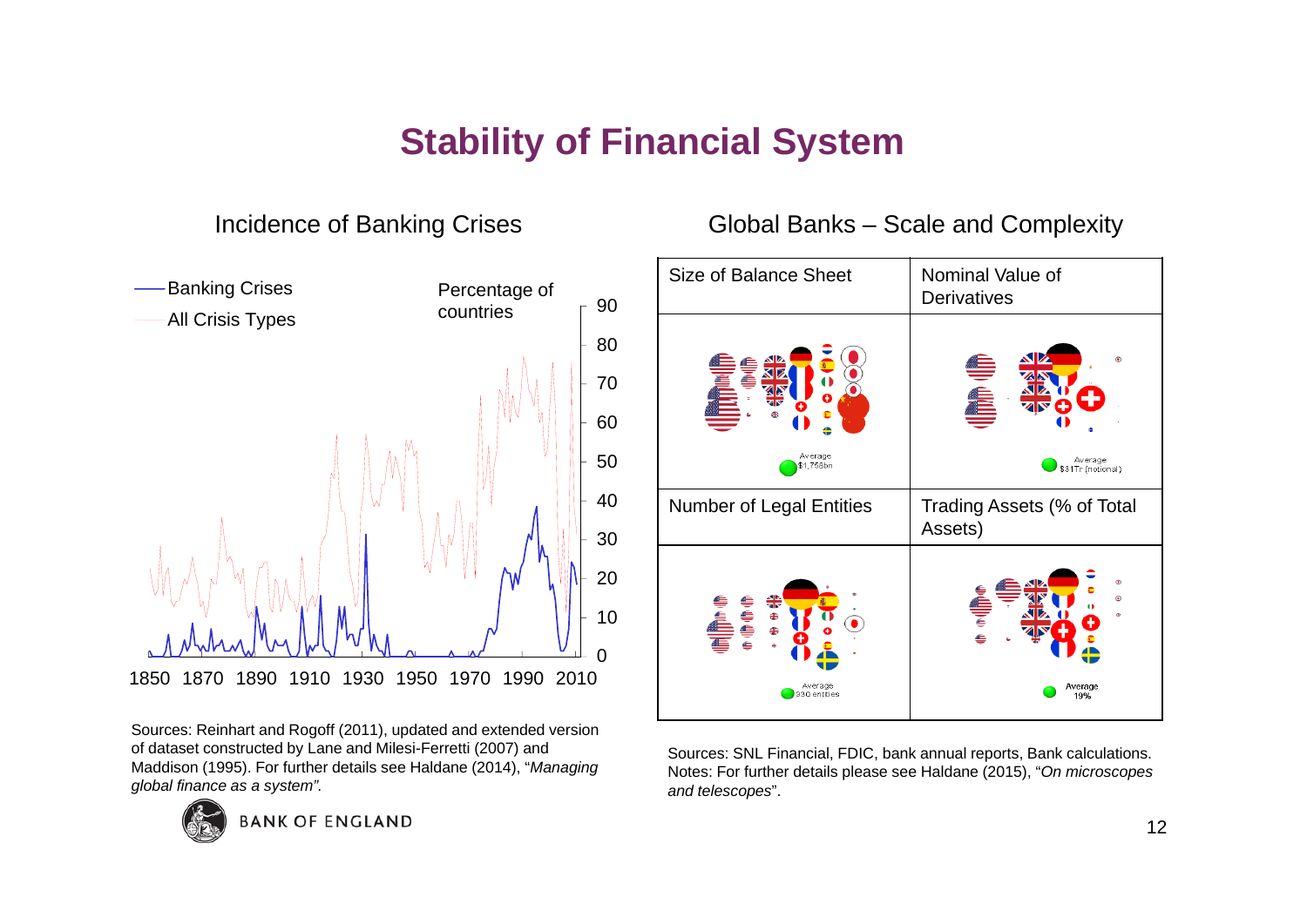#### **Efficiency of the Financial System**

UK Labour Productivity



Source: ONS; Bank calculations.

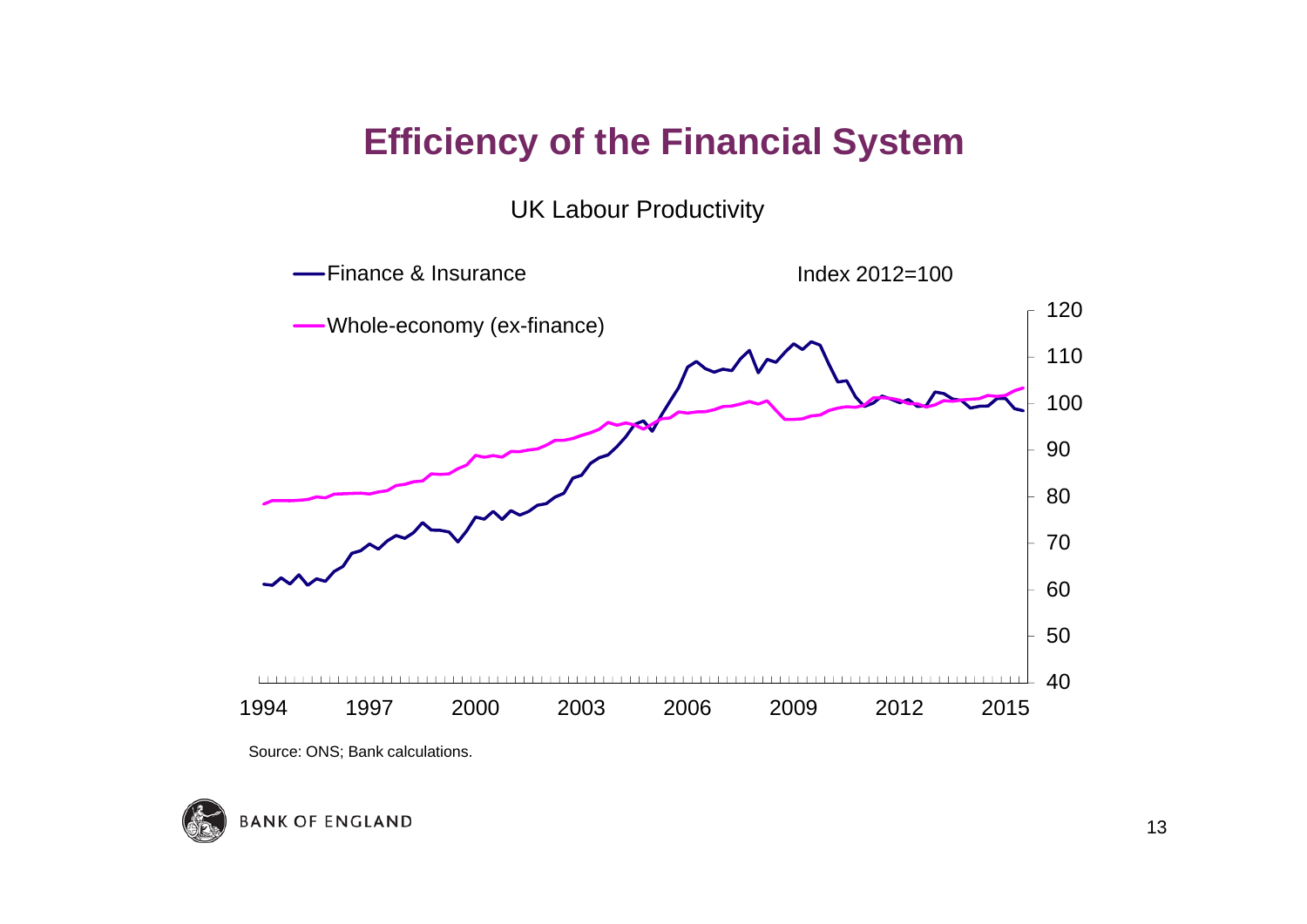#### **Efficiency of Financial System**

US Finance Income and Intermediated Assets over GDP

US Unit Cost of Financial Intermediation



Source: Philippon (2014), "*Has the U.S. Finance Industry Become Less Efficient? On the Theory and Measurement of Financial Intermediation*".

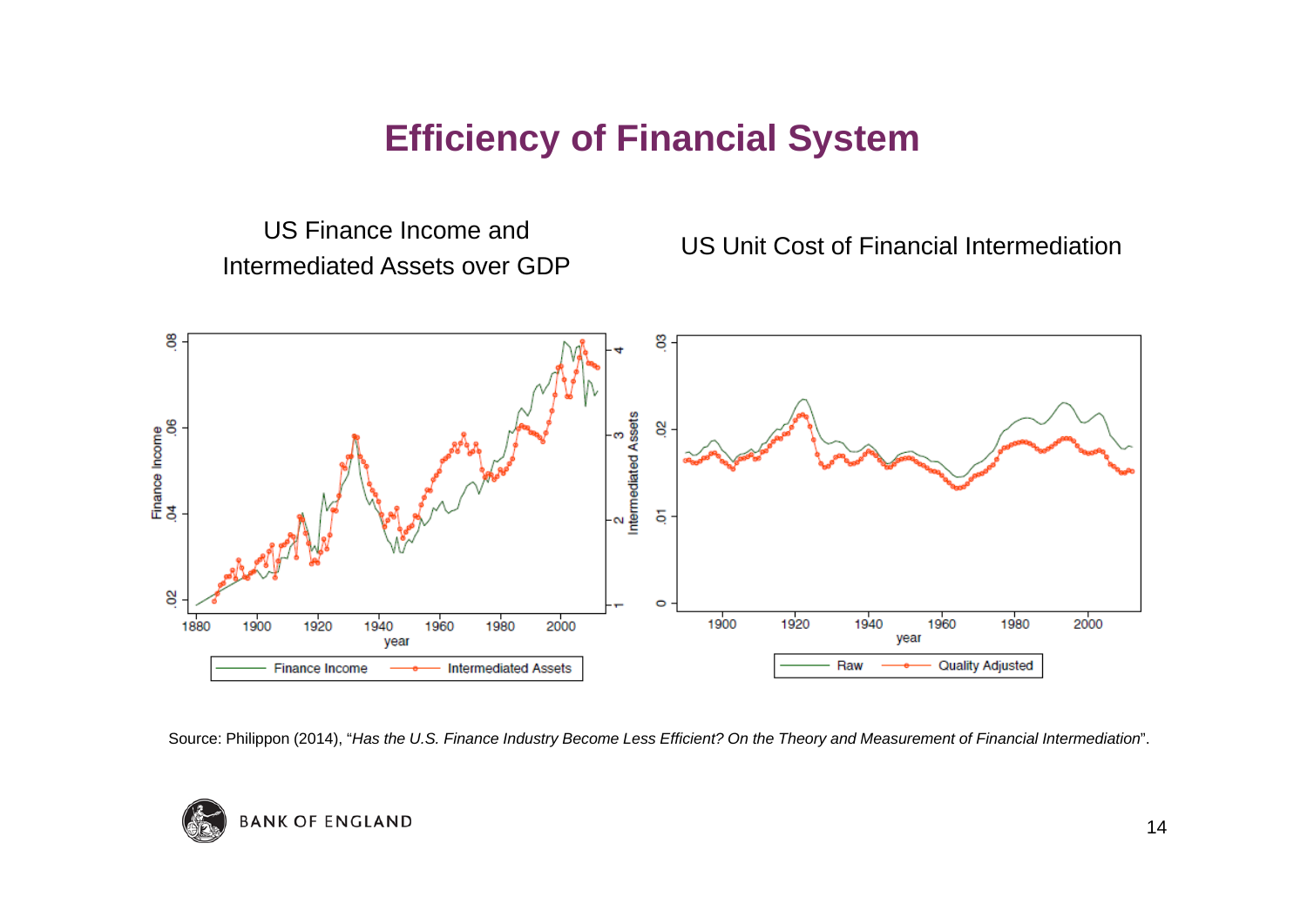#### **Democracy of Finance**

World population with a bank account **Adults without an account by region**, 2014



- •Around 2 billion adults worldwide without a bank account.
- •10 million US households, and 1.5 million UK adults are also unbanked.

Sources: World Bank Global Findex Database; US Federal Deposit Insurance Corporation (2013); UK Financial Inclusion Annual Monitoring Report (2015).

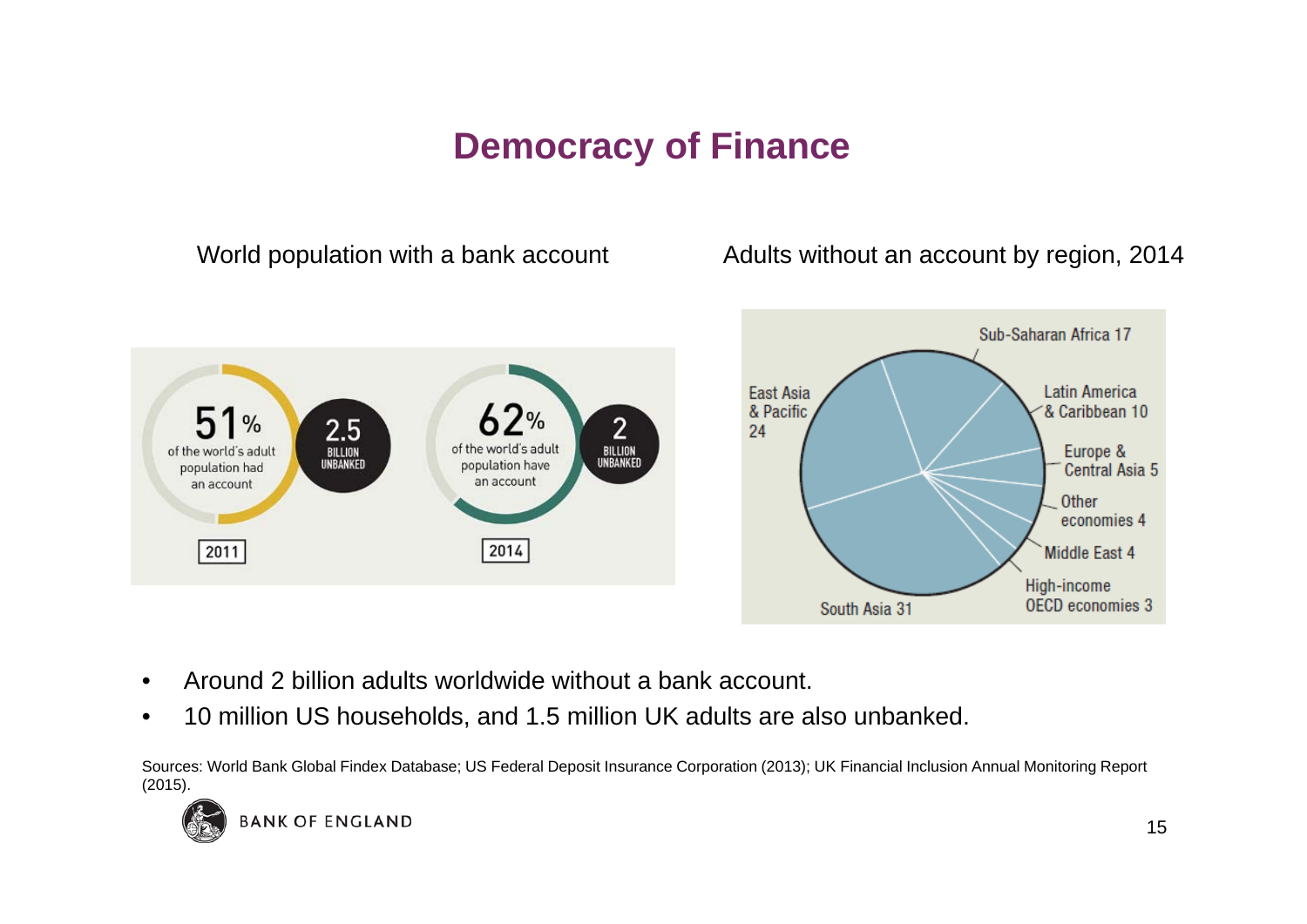#### **Future Of Finance?**

- "Payments"
- Lending
- $\bullet$ Insurance

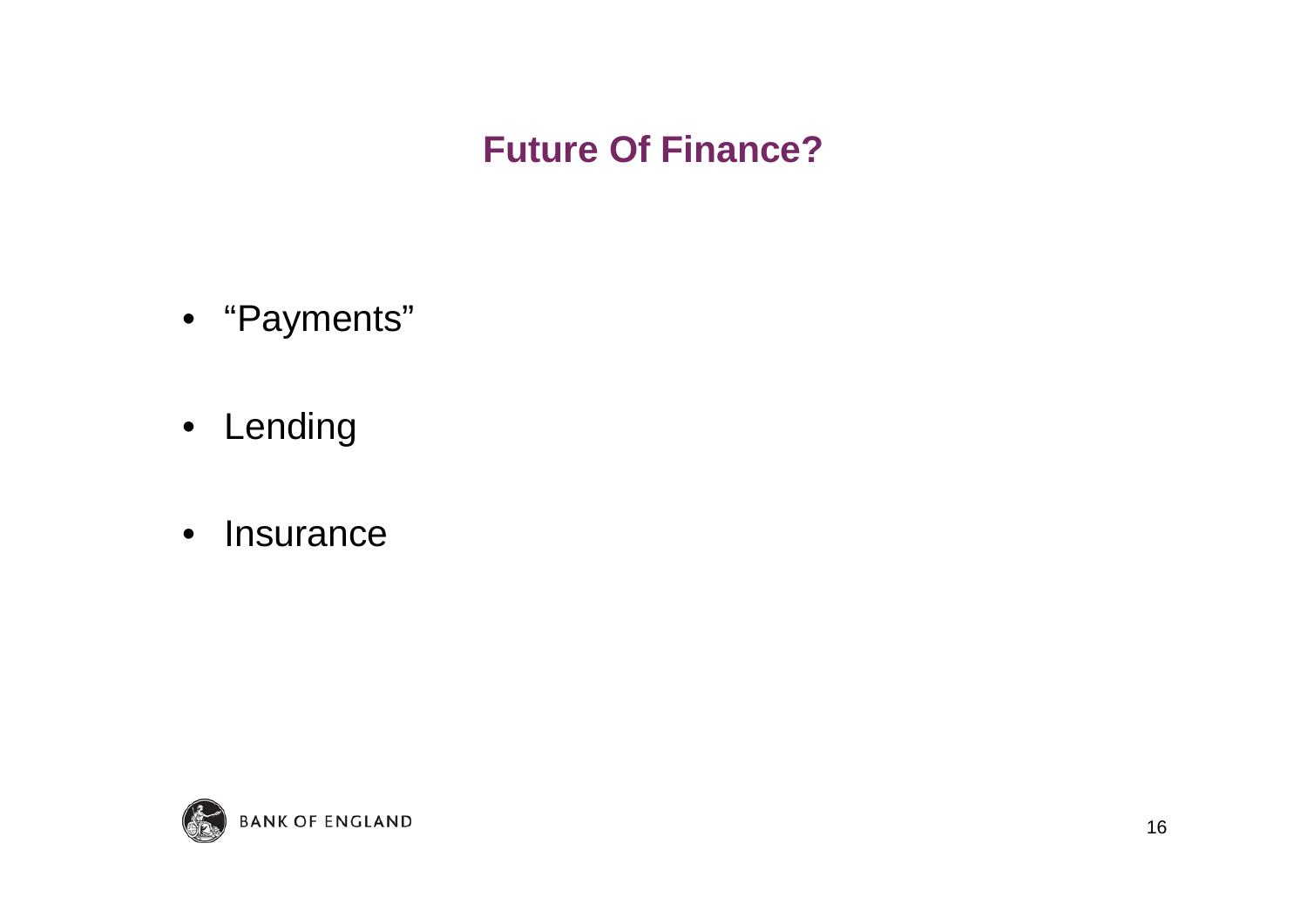#### **Payments Architecture – "Spaghetti Junction"** CREST  $UK$ </u> **RTGS** Canada CHAP'S LVTS  $\blacksquare$ **Colorado** JASDEC Target 2 Target<sub>2</sub>  $cos$ Europe Securities Japan USA  $rac{1}{2}$  $\begin{array}{c} 30\% \\ 20\% \\ 20\% \\ \end{array}$ 릂  $\overline{\wedge}$ BOJ-NET NBES and DTC  $\mathbb{Z}^2$ **Sank**  $\frac{1}{2}$ ಮ CHIPS FEDWIRE Card<br>Milena **CLS**  $\dot{v}$ Card Salaman<br>(VSS, 2008)<br>Malianandial **Subandal**<br>Claring Hause  $\wedge$ • Security ŪИ.  $\lambda$ Depositories **High Value** Retail:  $-$  FX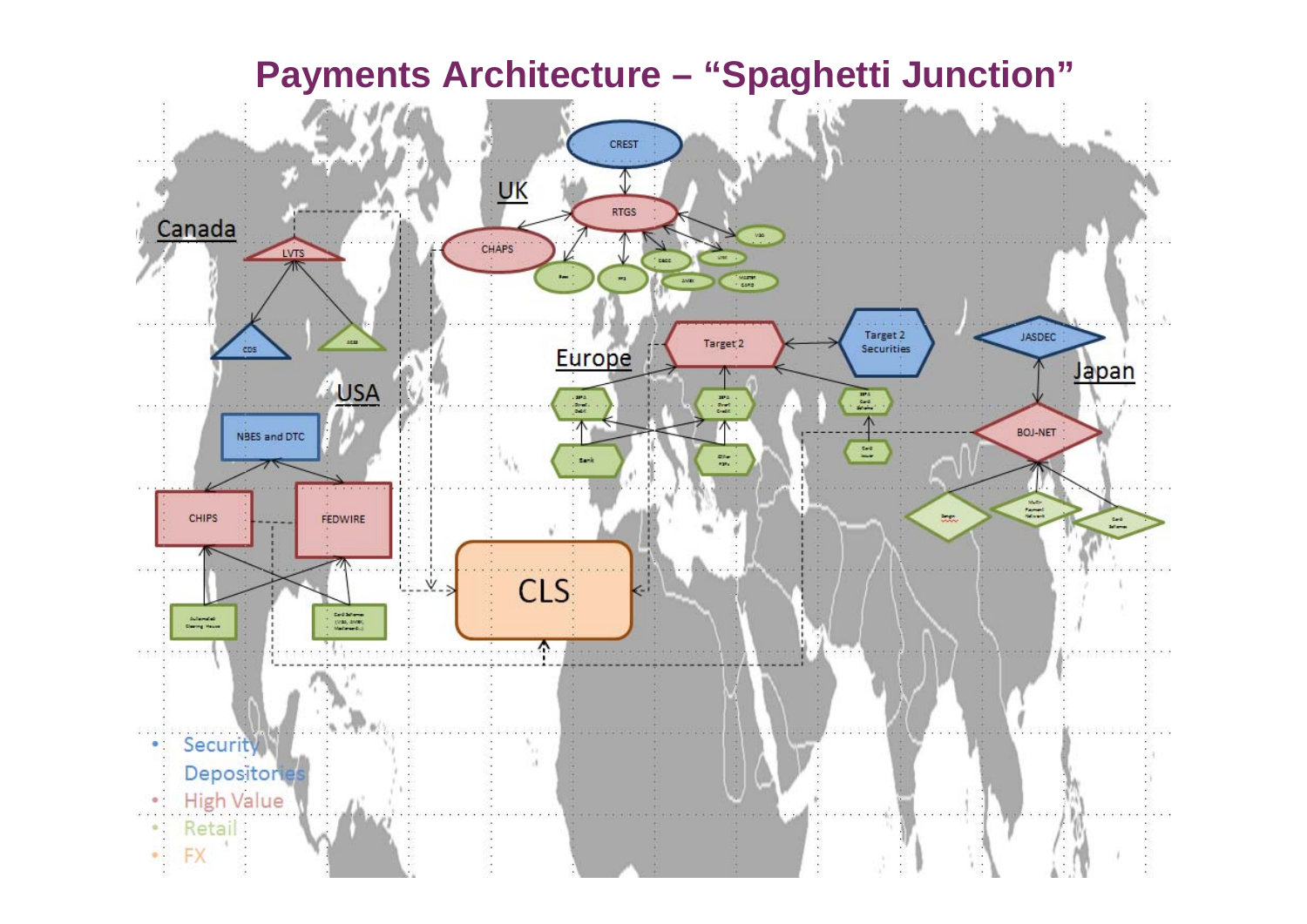#### **Payments as a Source of Profit**

Payments Revenue to Banks



Source: McKinsey (2015), "*Global Payments 2015: A Healthy Industry Confronts Disruption*".

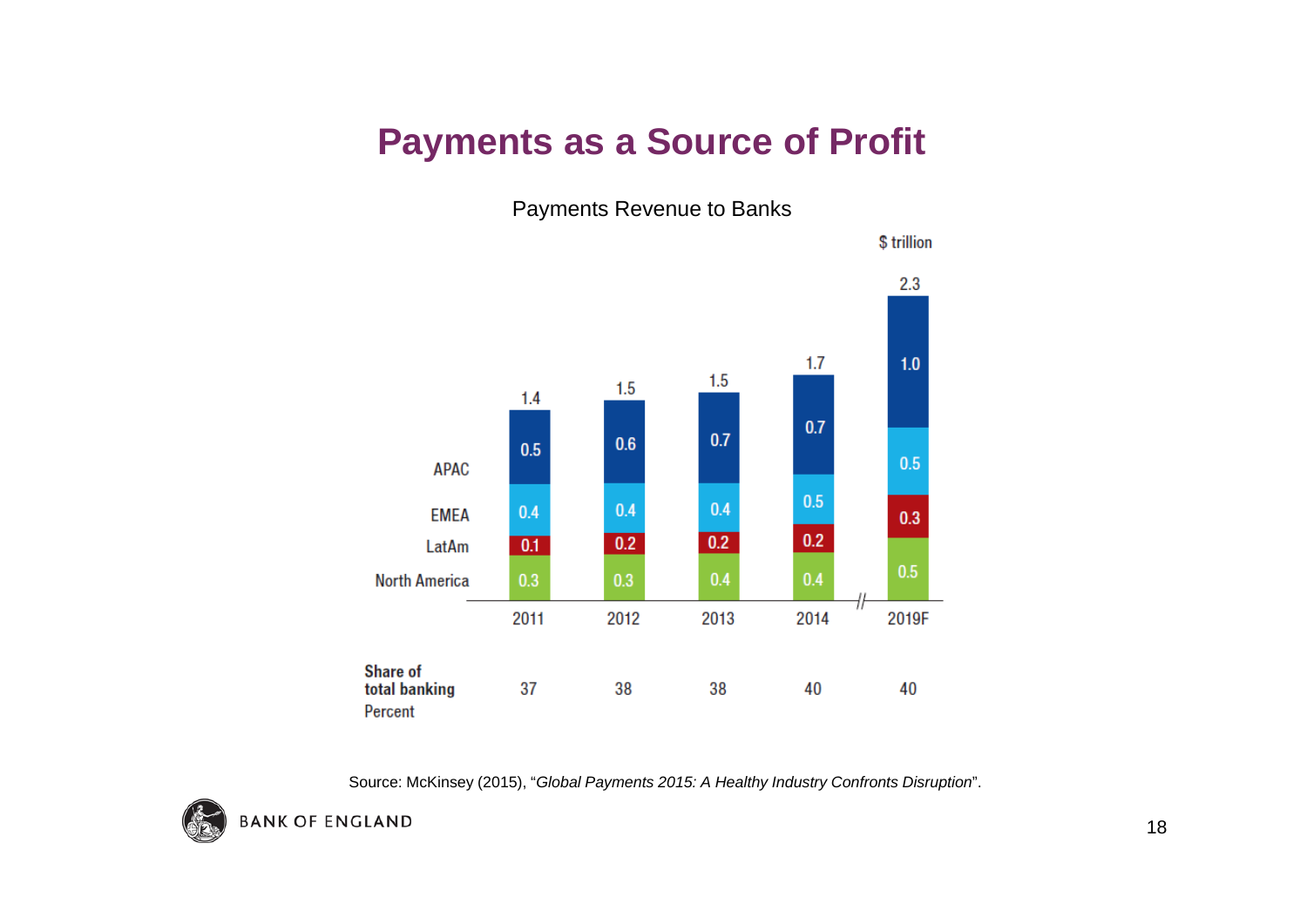## **Three Models of Payments**



• Common ledger: "money is memory" (Kocherlakota (1996)).

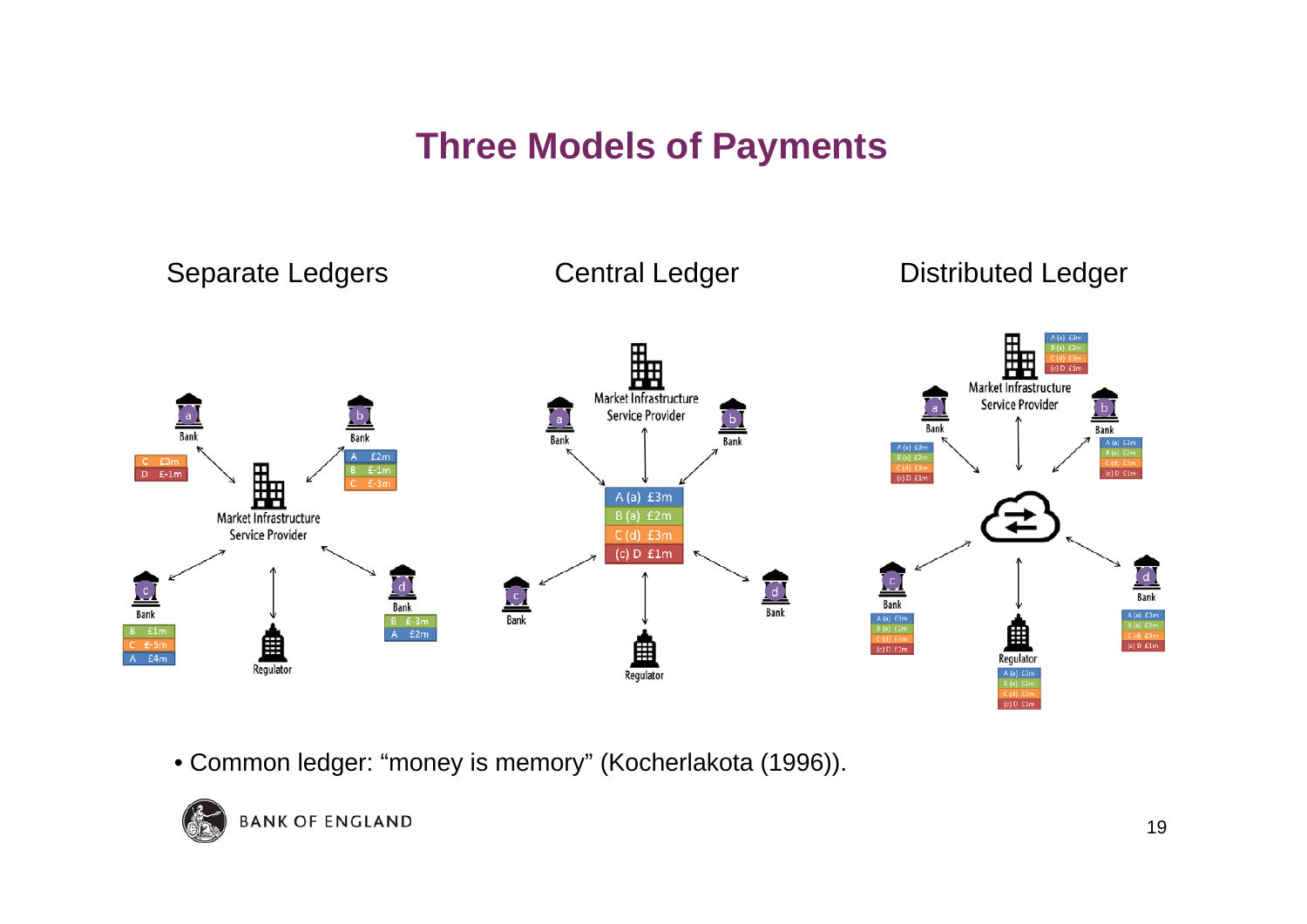# **Opportunities and Threats**

- "Smart contracts" money, payments, FX, commodities, etc?
- $\bullet$ Common standards/language – interoperability, lessons from the web?
- •Cyber risks – greater or lesser?
- $\bullet$ Privacy - public v private goods, open v closed networks?
- $\bullet$ Digital currencies - private or public?

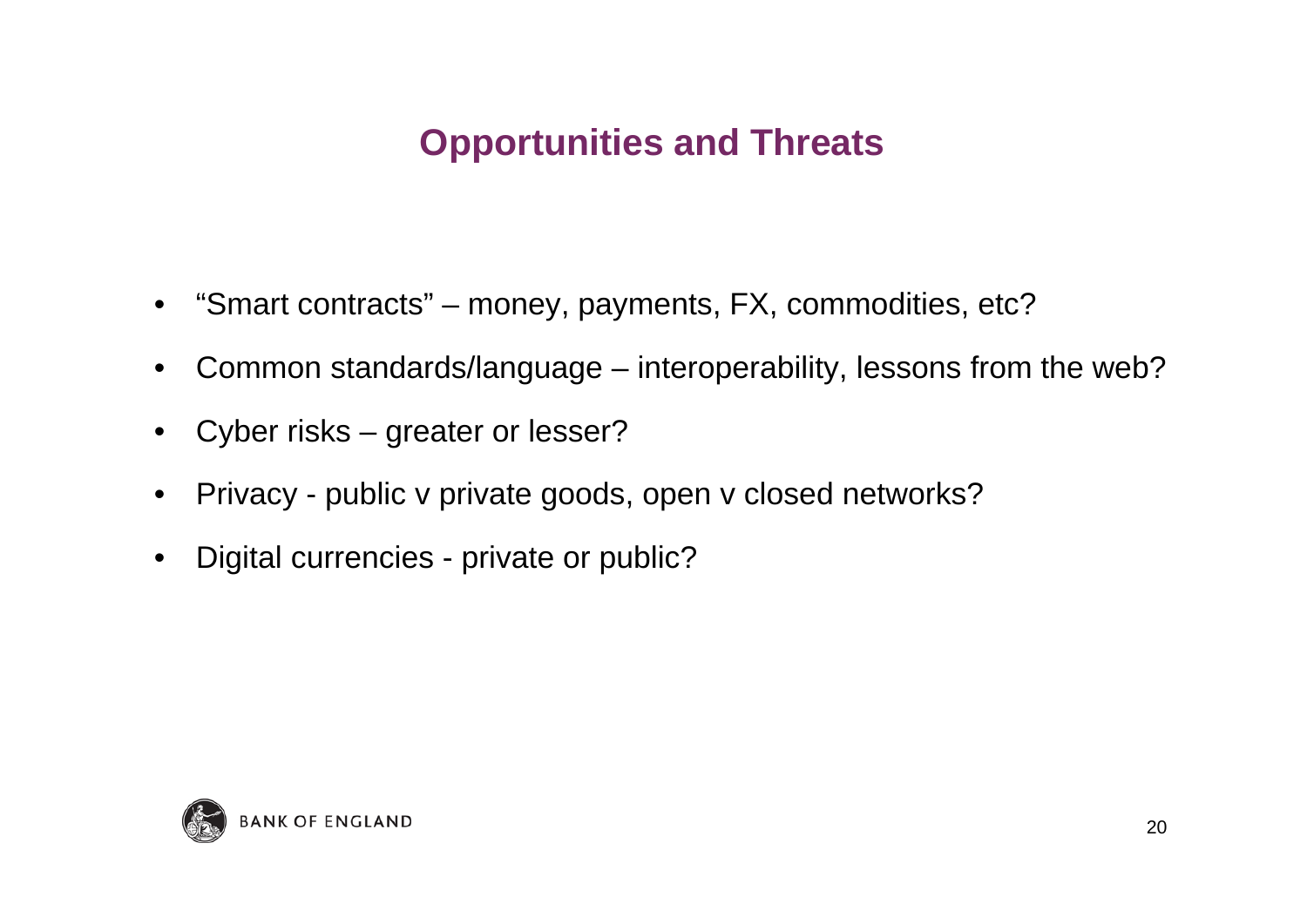# **Real World Examples**

- $\bullet$ Payments/money – Coinbase, PayPal, Circle, M-Pesa
- $\bullet$ Securities – ASX with Digital Asset Holding, SETL
- $\bullet$ FX – Stellar, TransferWise, Ripple
- $\bullet$ Derivatives – US Commodity Futures Trading Commission
- $\bullet$ Invoicing – IDA Singapore with Ripple and Standard Chartered
- $\bullet$ Commodities – itBit, GFT
- $\bullet$ Equities - NASDAQ

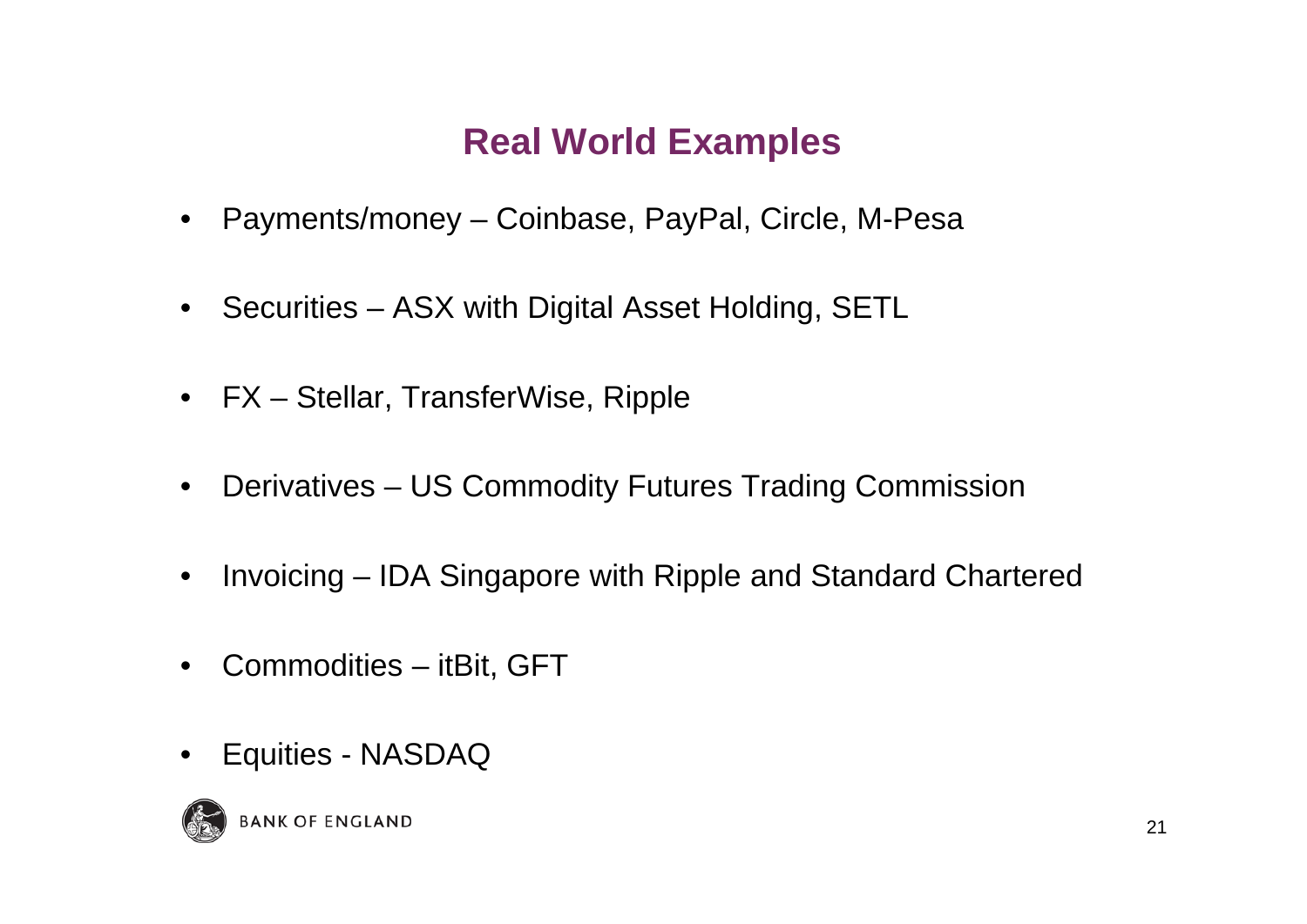#### **The Existing Architecture of Lending**



#### Total stock of bank lending (secured and unsecured) to **households**

Source: Bank of England.

#### Total stock of debt to **businesses**

Sources: ABFA, FLA, Nesta, ONS, Bank of England. Notes: Non seasonally adjusted. Share in the stock. Data are to end-December 2015, with the exception of Bonds and ICPFs which are to end-September 2015. Excludes equity finance. Alternative sources includes Peer to Peer finance and crowdfunding.

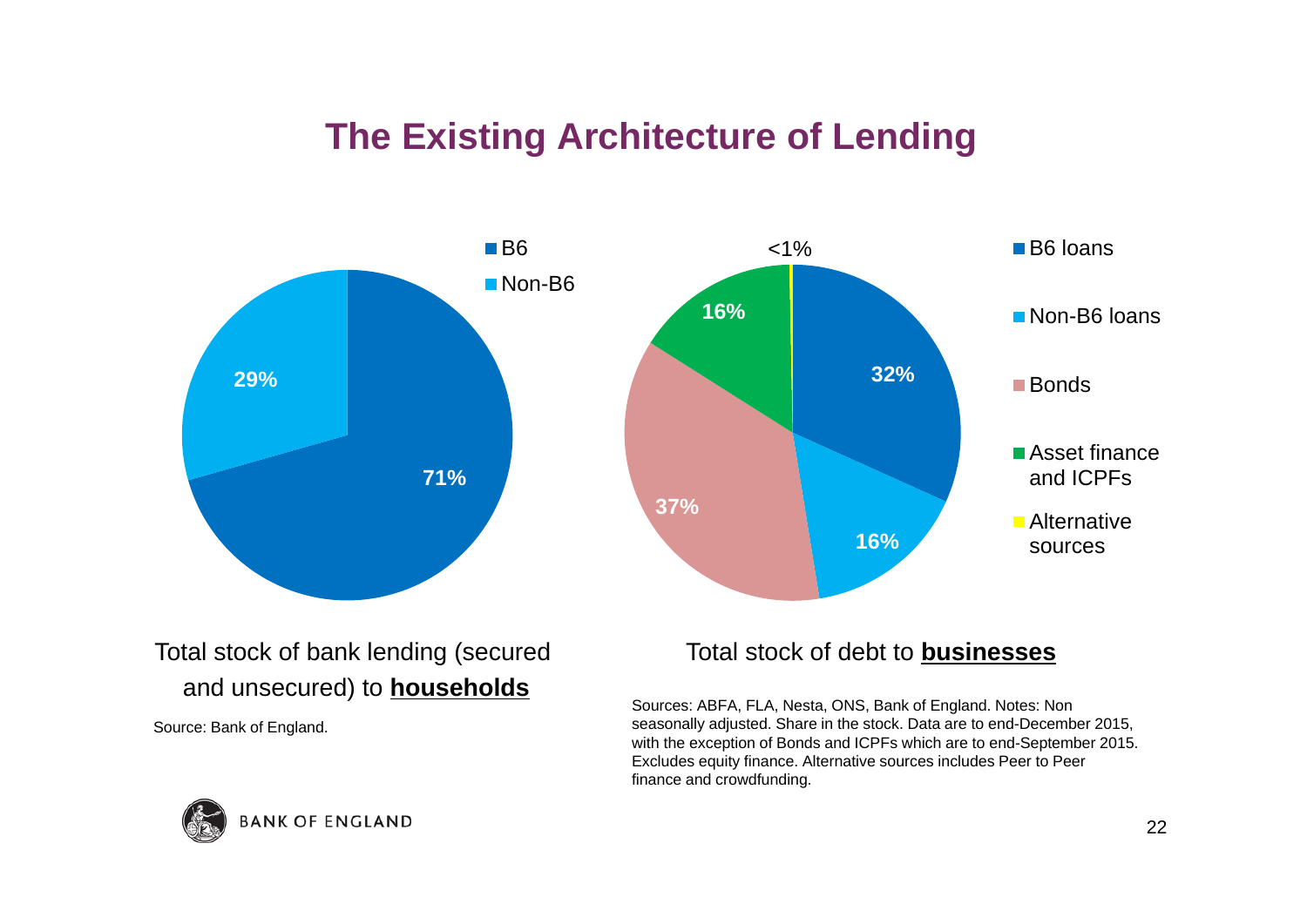## **Growth of P2P**



Source: NESTA for 2012-2014; AltFi Liberum Volume Index UK for 2015 (data to 12 October). Notes: See McCafferty (2015), "*UK business finance since the crisis – moving to a new normal?*" for further details.

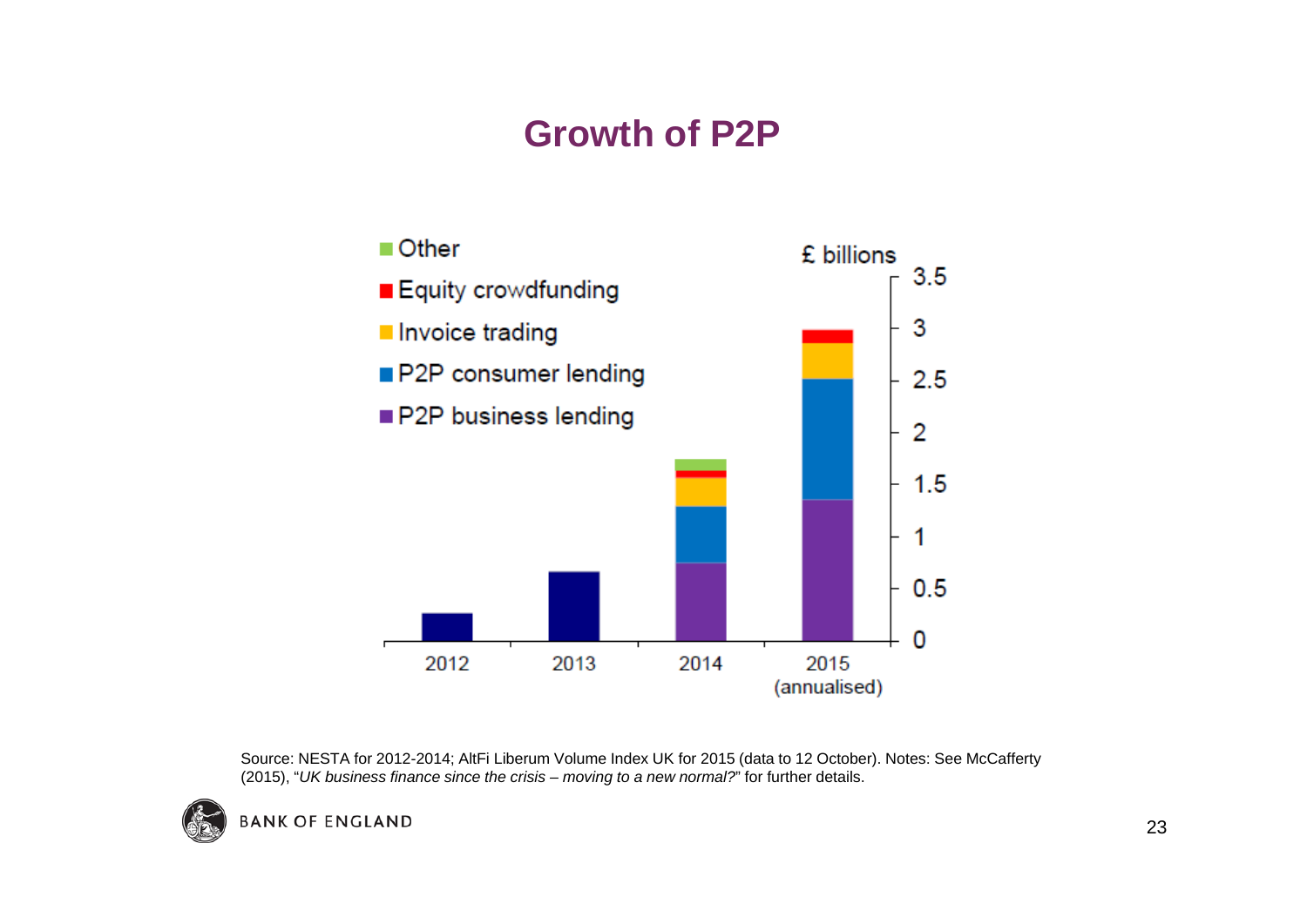# **Opportunities and Threats**

- $\bullet$ Can critical mass be attained? Bad apple risks
- P2P v "Handelsbanken" model? Hard v soft data
- $\bullet$ How "alternative" is alternative finance?
- •Information barriers to entry - credit registers and Big Data?
- $\bullet$  Regulation of new banks and non-banks
	- when is there a systemic threat?

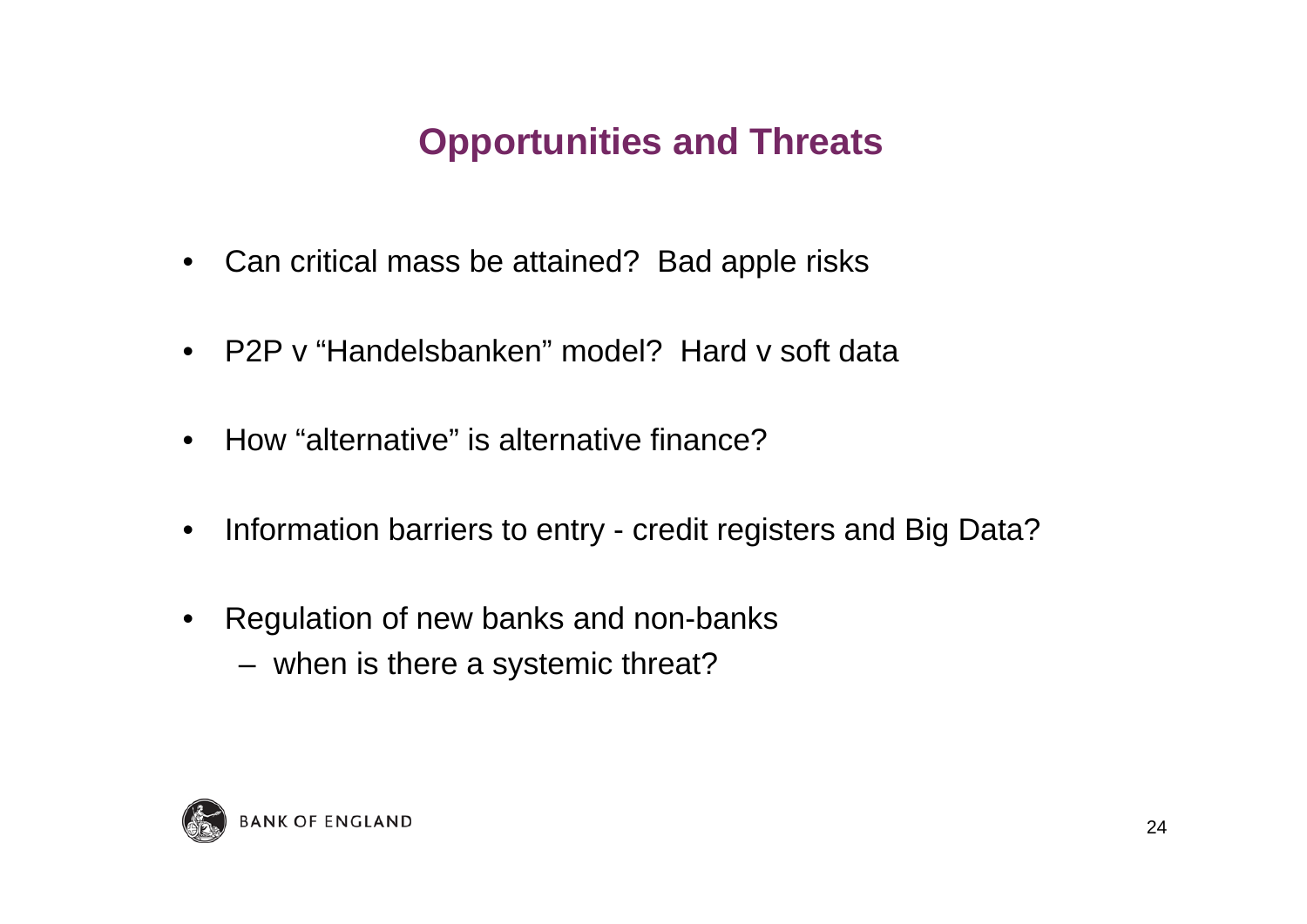#### **Insurance Industry**

- •Car insurance
- •Health/Life insurance





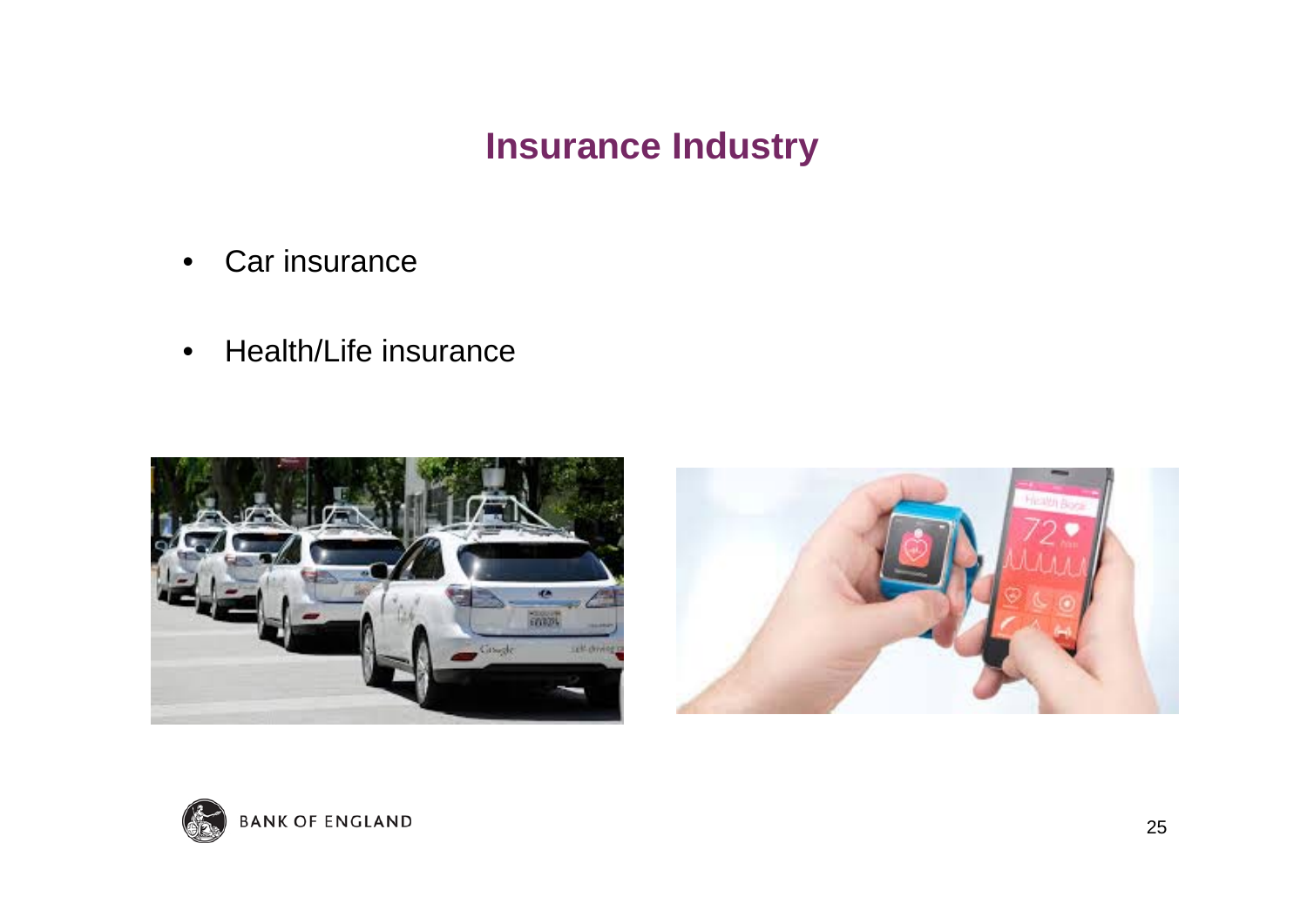# **Driverless Cars**

- • In 2020, Google plans to launch a self-driving car which:
	- has already driven nearly one million miles
	- doesn't get tired and irritable
	- doesn't swerve into lamp posts or require a driving test
	- has an in-built chauffeur in the form of a rotating laser taking 1.3 million recordings per second
	- can drive better than you!
- • Will anyone own a car in future?
	- Reduced car demand through pooling?
- • By eliminating the element of human blunders, driverless cars are forecast to reduce motor accidents by up to 90%.

Source: Bank Underground (2015), "*Driverless Cars: Insurers Cannot be Asleep at the Wheel*".

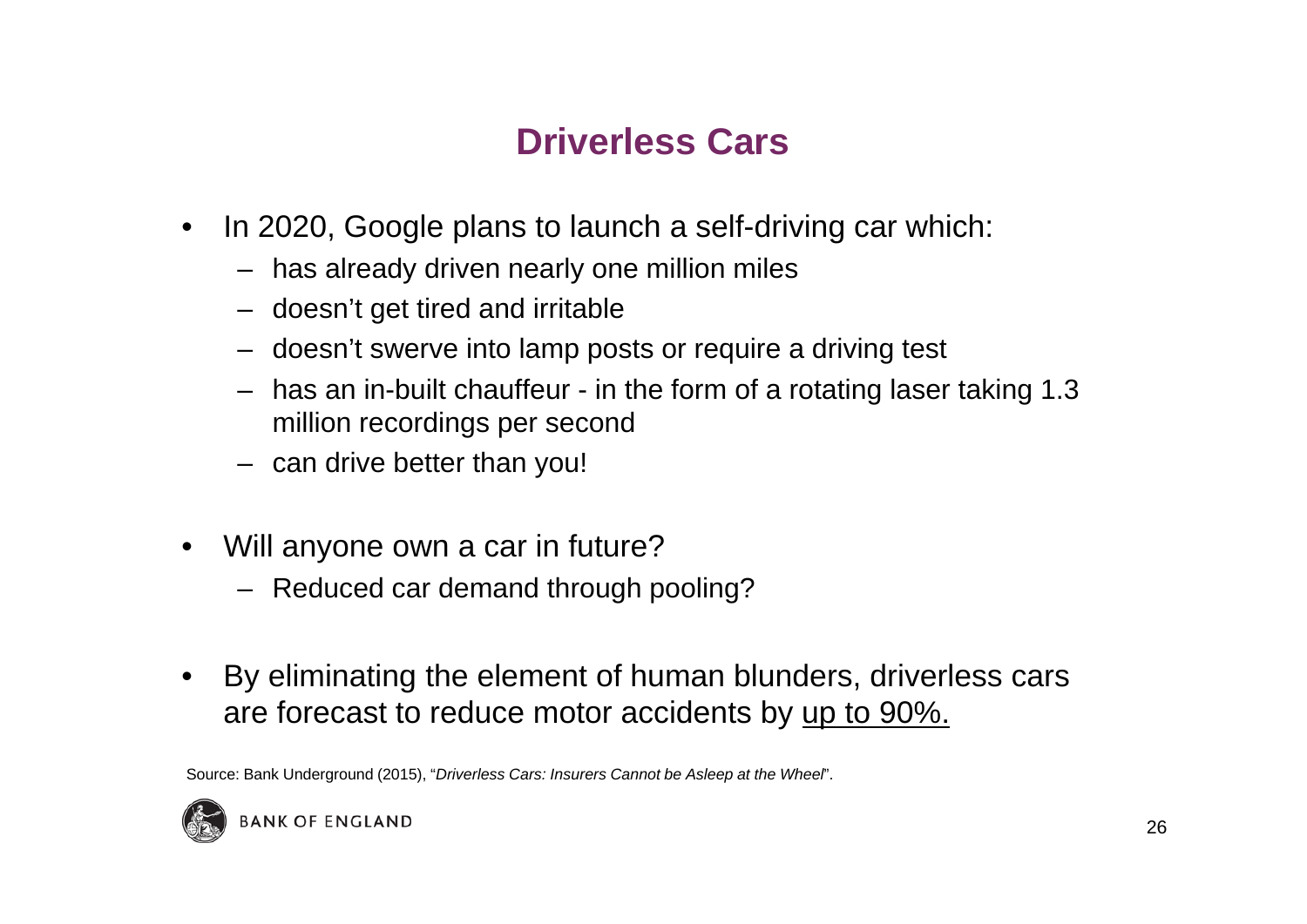## **Impact on Car Insurance Market**

- 90% fall in premiums?
- $\bullet$  Impact on distribution of premiums - equalise quotes across ages/genders/risk types?
- •Insurance for car companies rather than drivers?
- $\bullet$ How to deal with cyber-security issues?
- • Important legal implications for liability – who to blame when/if there is a crash?

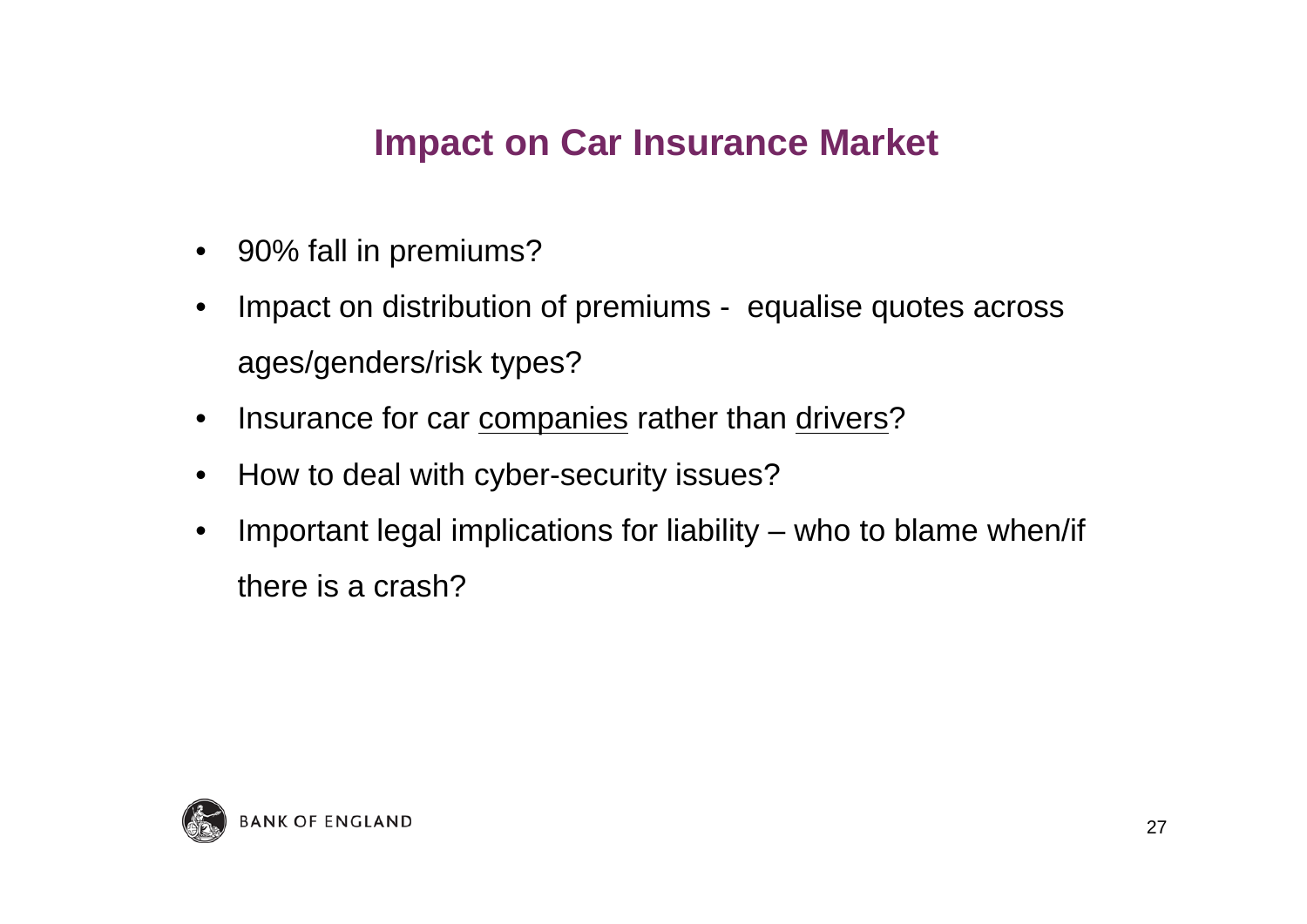# **Health/Life Insurance and Big Data**

- • Can Big Data make inroads into adverse selection and moral hazard problems?
- $\bullet$  Telematics **-** more information from customers' wearable devices
	- 63% of insurer executives believe wearable technologies will be adopted broadly by the insurance industry by 2017 [*Accenture (2015)]*
	- – But less than 1 in 4 consumers are willing to share their health information [*PWC (2014)*]
- • Calibrating existing insurance risk models with richer human behaviour data
	- Tailored premiums by tracking lifestyle habits and social networks?
- • Improved ability to detect fraud by mining unstructured Big Data?
	- For example anomaly detection, developing predictive models, network analysis to facilitate effective investigations.
- $\bullet$  Re-evaluating individual risk vs risk pooling. If you could perfectly predict health outcomes from DNA data, would everyone self-insure?